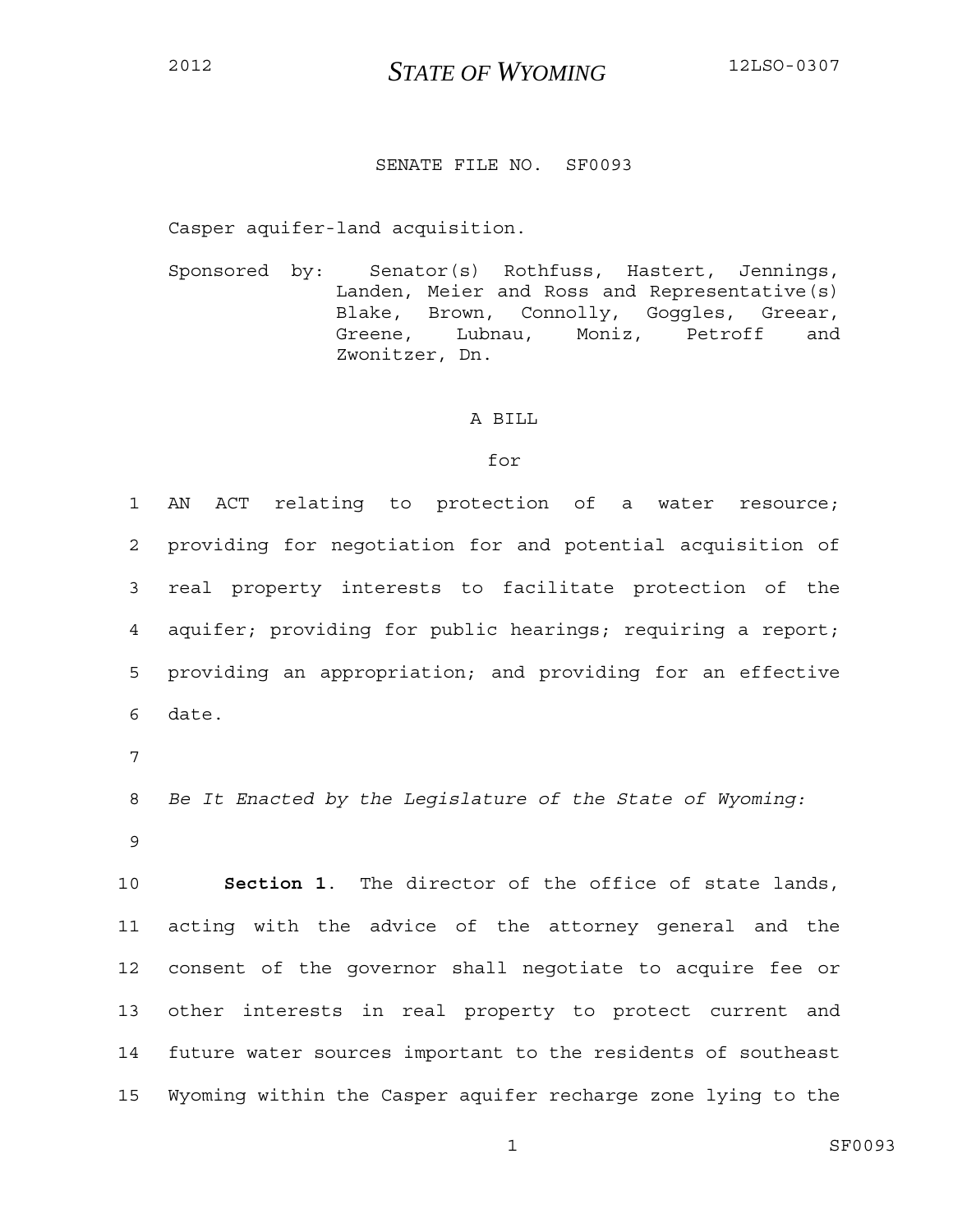1 east of the city of Laramie. If any such interest is 2 acquired, it shall be held initially in the name of the 3 state and the director shall hold public meetings to gather 4 input as to where the ownership interests shall be 5 subsequently vested. The director shall summarize the 6 meetings and report to the joint agriculture, state and 7 public lands and water resources interim committee within 8 three (3) months of acquiring any such interest. The 9 committee may sponsor legislation as it deems appropriate 10 regarding ownership interests.

11

12 **Section 2.**

13

14 (a) There is appropriated fifteen million dollars 15 (\$15,000,000.00) from the general fund to the office of 16 state lands. This appropriation shall be for the period 17 beginning with the effective date of this act and ending 18 June 30, 2014. This appropriation shall only be expended 19 for the purpose specified in this act. Notwithstanding any 20 other provision of law, this appropriation shall not be 21 transferred or expended for any other purpose and any 22 unexpended, unobligated funds remaining from this 23 appropriation shall revert as provided by law on June 30, 24 2014.